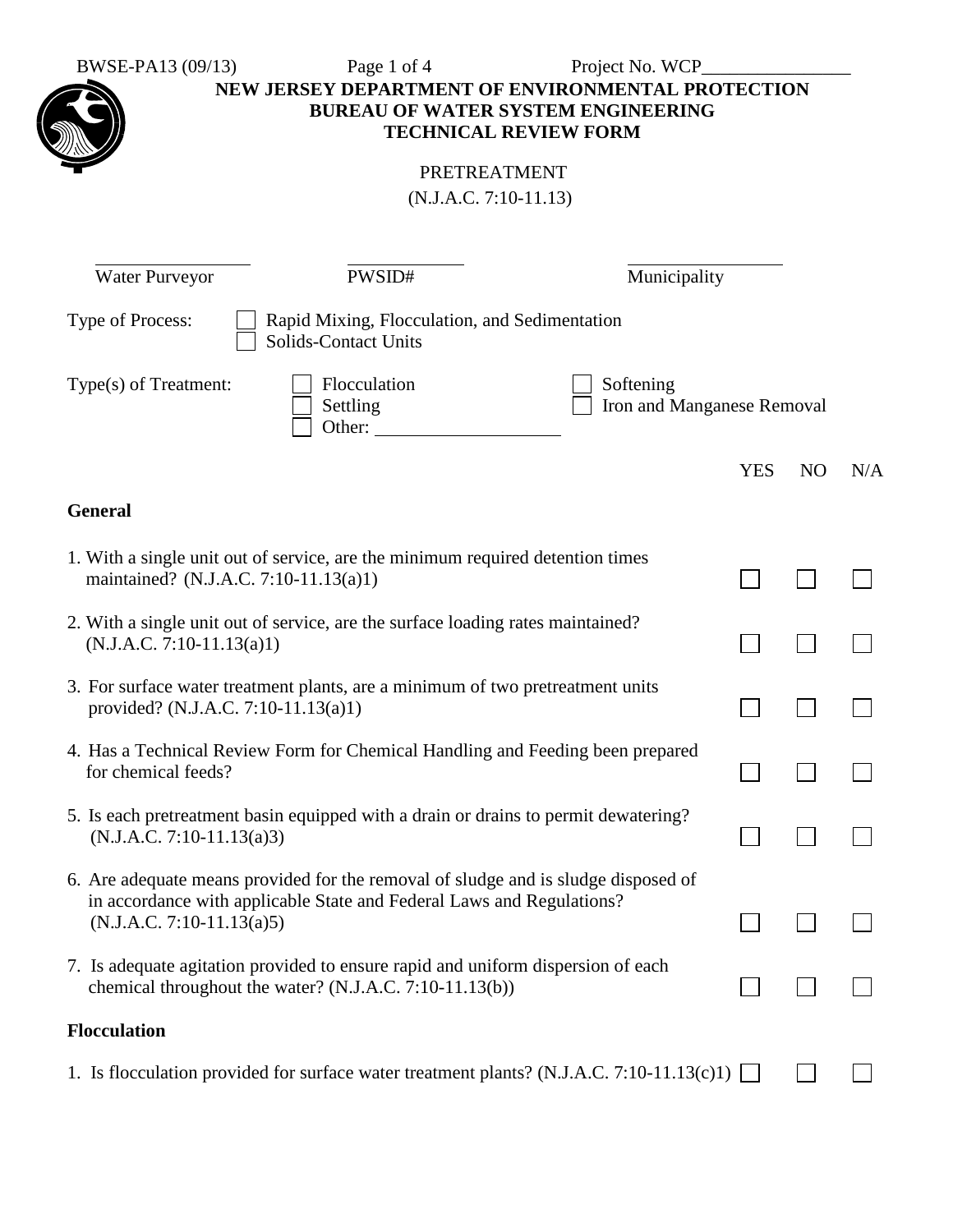|                                                                                                                                                                                                                                       | <b>YES</b> | N <sub>O</sub> | N/A |
|---------------------------------------------------------------------------------------------------------------------------------------------------------------------------------------------------------------------------------------|------------|----------------|-----|
| 2. Is the flow through velocity no less than 0.5 feet per minute nor greater than<br>1.5 feet per minute with a minimum detention time for floc formation of not<br>less than 30 minutes? (N.J.A.C. 7:10-11.13(c)2)                   |            |                |     |
| 3. Is flocculation accomplished by agitation under mixing conditions with<br>agitators driven by variable speed drives with the peripheral speed of the<br>paddles ranging from 0.5 to 3.0 feet per second? (N.J.A.C. 7:10-11.13(c)3) |            |                |     |
| 4. Are the flocculation units designed to prevent short-circuiting?<br>$(N.J.A.C. 7:10-11.13(c)4)$                                                                                                                                    |            |                |     |
| 5. Is the velocity of flocculated water through pipes or conduits to settling basins<br>no less than 0.5 feet per second nor greater than 1.5 feet per second?<br>$(N.J.A.C. 7:10-11.13(c)4)$                                         |            |                |     |
| <b>Sedimentation</b>                                                                                                                                                                                                                  |            |                |     |
| 1. Is sedimentation provided for surface water treatment plants?<br>$(N.J.A.C. 7:10-11.13(d)1)$                                                                                                                                       |            |                |     |
| 2. Is the depth of the sedimentation basin at least 10 feet with ample allowance<br>for sludge accumulation or sludge removal equipment and a depth of water<br>flow of at least 6 feet? (N.J.A.C. 7:10-11.13(d)2)                    |            |                |     |
| 3. Are the sedimentation basins designed to prevent short-circuiting?<br>$(N.J.A.C. 7:10-11.13(d)3)$                                                                                                                                  |            |                |     |
| 4. Are submerged inlet ports located so as to avoid creating a disturbance of the<br>settled floc? (N.J.A.C. 7:10-11.13(d)3)                                                                                                          |            |                |     |
| 5. Are the sedimentation basins designed so as not to exceed the maximum<br>surface loading rate (in gallons per minute) as given below: (N.J.A.C. 7:10-11.13(d)4) [                                                                  |            |                |     |
| Flocculation or<br>Lime<br>Softening<br>Iron or Manganese Removal                                                                                                                                                                     |            |                |     |
| <b>Ground Water</b><br>0.5<br>1.0<br>0.375<br>0.75<br><b>Surface Water</b>                                                                                                                                                            |            |                |     |
| 6. For around-end baffling, are the sedimentation basins designed so as not to<br>exceed one-half the maximum surface loading rates given above?<br>$(N.J.A.C. 7:10-11.13(d)5)$                                                       |            |                |     |
| 7. For horizontal units, is the minimum detention time at least 4 hours for<br>surface water treatment plants? ? (N.J.A.C. 7:10-11.13(d)6)                                                                                            |            |                |     |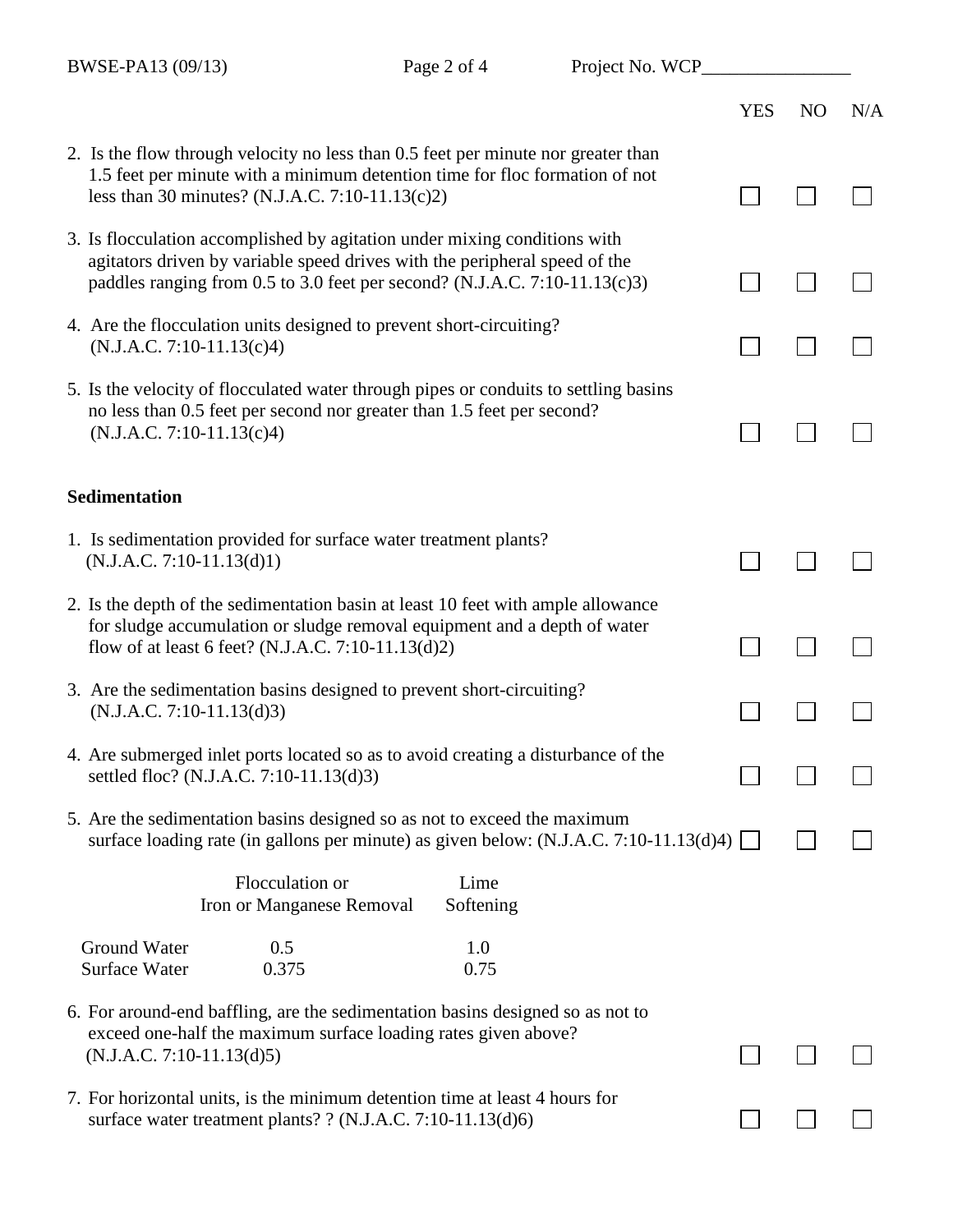|                                                                                                                                                           |                                                                                                                                                                                                                                                   |                   |  | <b>YES</b> | N <sub>O</sub> | N/A |
|-----------------------------------------------------------------------------------------------------------------------------------------------------------|---------------------------------------------------------------------------------------------------------------------------------------------------------------------------------------------------------------------------------------------------|-------------------|--|------------|----------------|-----|
|                                                                                                                                                           | 8. For horizontal units, is the minimum detention time at least 2 hours for lime<br>softening treatment plants? (N.J.A.C. 7:10-11.13(d)6)                                                                                                         |                   |  |            |                |     |
|                                                                                                                                                           | 9. Are the settling basins designed so that the water velocity through the<br>basins does not exceed 0.5 feet per second? N.J.A.C. 7:10-11.13(d)7)                                                                                                |                   |  |            |                |     |
|                                                                                                                                                           | 10. Are the settling basins designed so that the outlet weir flow does not exceed 20 gallons<br>per minute per foot of length of settled weir? N.J.A.C. 7:10-11.13(d)9)                                                                           |                   |  |            |                |     |
| <b>Solids-Contact Units</b>                                                                                                                               |                                                                                                                                                                                                                                                   |                   |  |            |                |     |
|                                                                                                                                                           | 1. Are the solids-contact units designed so as not to exceed the maximum surface loading<br>rate (in gallons per minute) as given below: N.J.A.C. 7:10-11.13(e)4)                                                                                 |                   |  |            |                |     |
|                                                                                                                                                           | Flocculation or<br>Iron or Manganese Removal                                                                                                                                                                                                      | Lime<br>Softening |  |            |                |     |
| <b>Ground Water</b><br><b>Surface Water</b>                                                                                                               | 1.0<br>0.75                                                                                                                                                                                                                                       | 2.0<br>1.5        |  |            |                |     |
| N.J.A.C. 7:10-11.13(e)5)                                                                                                                                  | 2. Is each solids-contact unit equipped with sample taps to facilitate collection of<br>water samples from various locations within the unit to ensure its efficiency?                                                                            |                   |  |            |                |     |
|                                                                                                                                                           | 3. Are the solids-contact units designed so that the outlet weir flow does not<br>exceed 20 gallons per minute per foot of length of softened water or 10 gallons<br>per minute per foot of length of flocculated water? N.J.A.C. 7:10-11.13(e)6) |                   |  |            |                |     |
| 4. Is each solids-contact unit equipped for effective concentration of sludge and<br>to facilitate sludge draw-off and disposal? N.J.A.C. 7:10-11.13(e)7) |                                                                                                                                                                                                                                                   |                   |  |            |                |     |
|                                                                                                                                                           | 5. Is sludge piping a minimum diameter of 3 inches and arranged so as to facilitate<br>operation and cleaning? N.J.A.C. 7:10-11.13(e)8)                                                                                                           |                   |  |            |                |     |